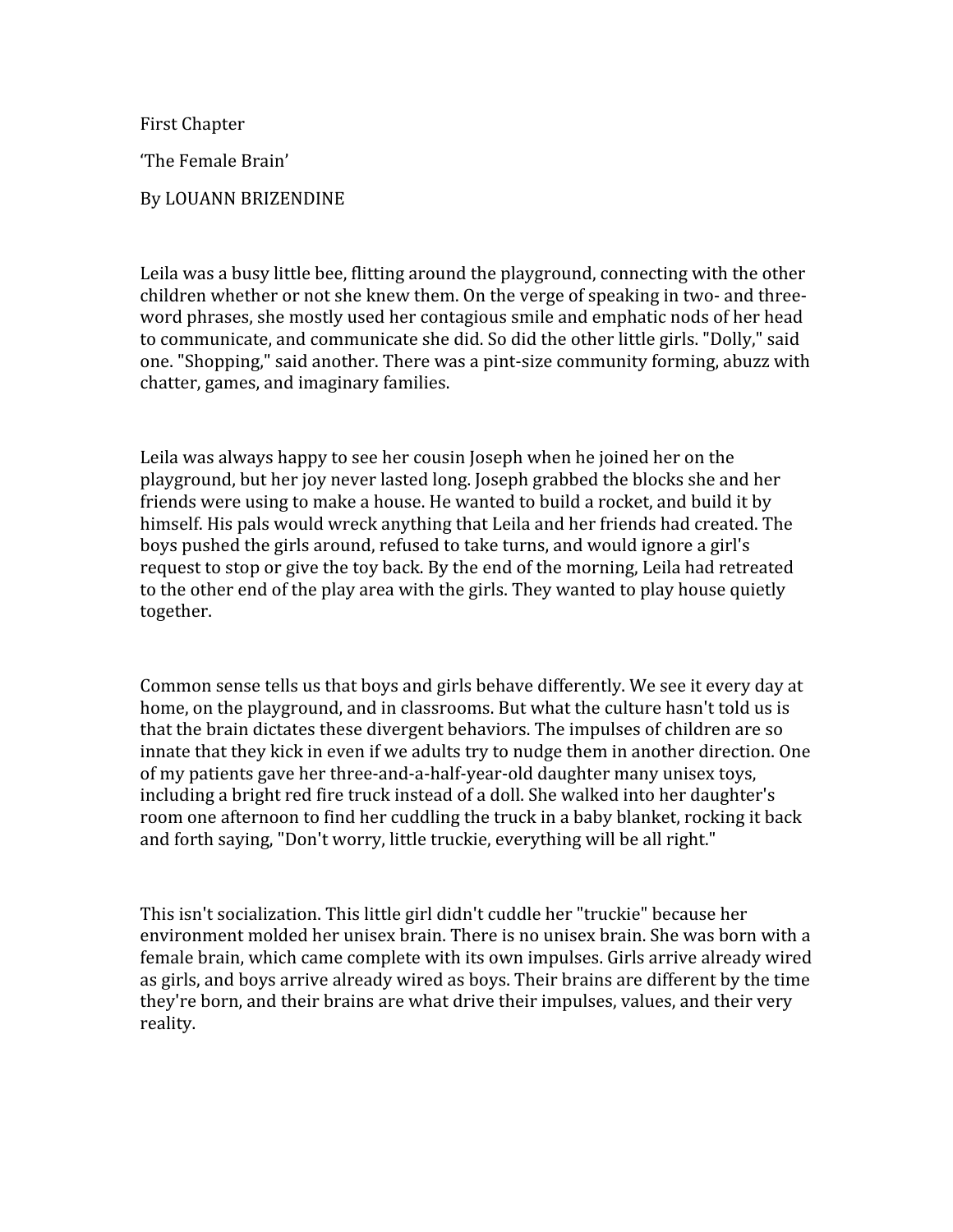The brain shapes the way we see, hear, smell, and taste. Nerves run from our sense organs directly to the brain, and the brain does all the interpreting. A good conk on the head in the right place can mean that you won't be able to smell or taste. But the brain does more than that. It profoundly affects how we conceptualize the worldwhether we think a person is good or bad, if we like the weather today or it makes us
unhappy,
or
whether
we're
inclined
to
take
care
of
the
day's
business.
You
don't have to be a neuroscientist to know this. If you're feeling a little down and have a nice
glass
of
wine
or
a
lovely
piece
of
chocolate,
your
attitude
can
shift.
A
gray, cloudy
day
can
turn
bright,
or
irritation
with
a
loved
one
can
evaporate
because
of the way the chemicals in those substances affect the brain. Your immediate reality can
change
in
an
instant.

If chemicals acting on the brain can create different realities, what happens when two brains have different structures? There's no question that their realities will be different. Brain damage, strokes, prefrontal lobotomies, and head injuries can change what's important to a person. They can even change one's personality from aggressive
to
meek
or
from
kind
to
grumpy.

But it's not as if we all start out with the same brain structure. Males' and females' brains
are
different
by
nature.
Think
about
this.
What
if
the
communication
center
is bigger
in
one
brain
than
in
the
other?
What
if
the
emotional
memory
center
is
bigger in one than in the other? What if one brain develops a greater ability to read cues in people
than
does
the
other?
In
this
case,
you
would
have
a
person
whose
reality dictated
that
communication,
connection,
emotional
sensitivity,
and
responsiveness were the primary values. This person would prize these qualities above all others and
be
baffled
by
a
person
with
a
brain
that
didn't
grasp
the
importance
of
these qualities.
In
essence,
you
would
have
someone
with
a
female
brain.

We, meaning doctors and scientists, used to think that gender was culturally created for humans but not for animals. When I was in medical school in the 1970s and '80s, it
had
already
been
discovered
that
male
and
female
animal
brains
started developing differently in utero, suggesting that impulses such as mating and bearing and
rearing
young
are
hardwired
into
the
animal
brain.
But
we
were
taught
that
for humans sex differences mostly came from how one's parents raised one as a boy or a girl. Now we know that's not completely true, and if we go back to where it all started,
the
picture
becomes
abundantly
clear.

Imagine for a moment that you are in a microcapsule speeding up the vaginal canal, hitting warp drive through the cervix ahead of the tsunami of sperm. Once inside the uterus, you'll see a giant, undulating egg waiting for that lucky tadpole with enough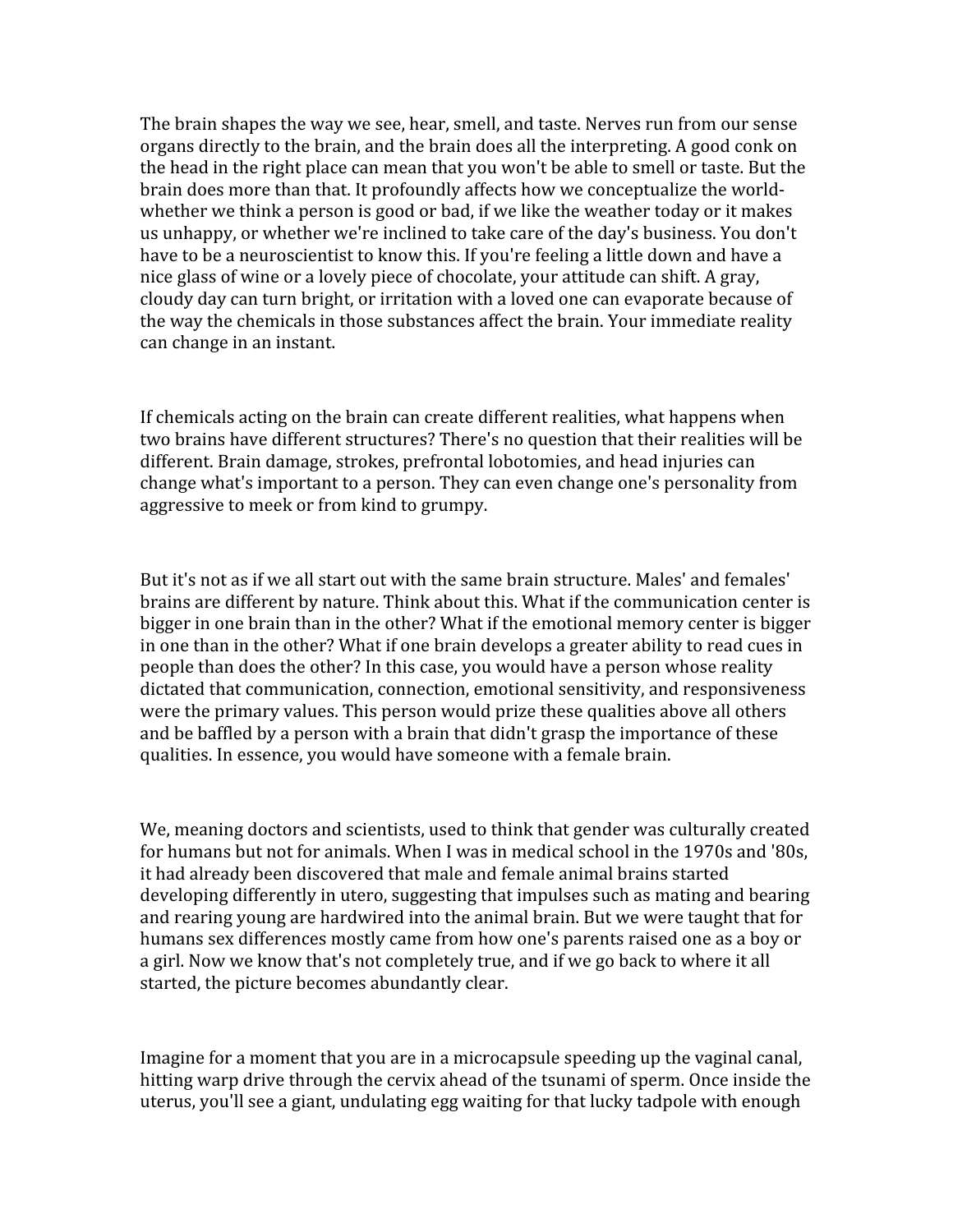moxie to penetrate the surface. Let's say the sperm that led the charge carries an X and not a Y chromosome. Voil, the fertilized egg is a girl.

In the span of just thirty-eight weeks, we would see this girl grow from a group of cells
that
could
fit
on
the
head
of
a
pin
to
an
infant
who
weighs
an
average
of
seven and
a
half
pounds
and
possesses
the
machinery
she
needs
to
live
outside
her mother's body. But the majority of the brain development that determines her sexspecific circuits happens during the first eighteen weeks of pregnancy.

Until eight weeks old, every fetal brain looks female-female is nature's default gender
setting.
If
you
were
to
watch
a
female
and
a
male
brain
developing
via
time‐ lapse
photography,
you
would
see
their
circuit
diagrams
being
laid
down
according to
the
blueprint
drafted
by
both
genes
and
sex
hormones.
A
huge
testosterone
surge beginning in the eighth week will turn this unisex brain male by killing off some cells in the communication centers and growing more cells in the sex and aggression centers.
If
the
testosterone
surge
doesn't
happen,
the
female
brain
continues
to grow
unperturbed.
The
fetal
girl's
brain
cells
sprout
more
connections
in
the communication
centers
and
areas
that
process
emotion.
How
does
this
fetal
fork
in the
road
affect
us?
For
one
thing,
because
of
her
larger
communication
center,
this girl
will
grow
up
to
be
more
talkative
than
her
brother.
Men
use
about
seven thousand
words
per
day.
Women
use
about
twenty
thousand.
For
another,
it
defines our
innate
biological
destiny,
coloring
the
lens
through
which
each
of
us
views
and engages
the
world.

Reading
Emotion
Means
Reading
Reality

Just about the first thing the female brain compels a baby to do is study faces. Cara, a former student of mine, brought her baby Leila in to see us for regular visits. We loved watching how Leila changed as she grew up, and we saw her pretty much from
birth
through
kindergarten.
At
a
few
weeks
old,
Leila
was
studying
every
face that
appeared
in
front
of
her.
My
staff
and
I
made
plenty
of
eye
contact,
and
soon
she was smiling back at us. We mirrored each other's faces and sounds, and it was fun bonding
with
her.
I
wanted
to
take
her
home
with
me,
particularly
because
I
hadn't had
the
same
experience
with
my
son.

I loved that this baby girl wanted to look at me, and I wished my son had been so interested
in
my
face.
He
was
just
the
opposite.
He
wanted
to
look
at
everything else-mobiles, lights, and doorknobs-but not me. Making eye contact was at the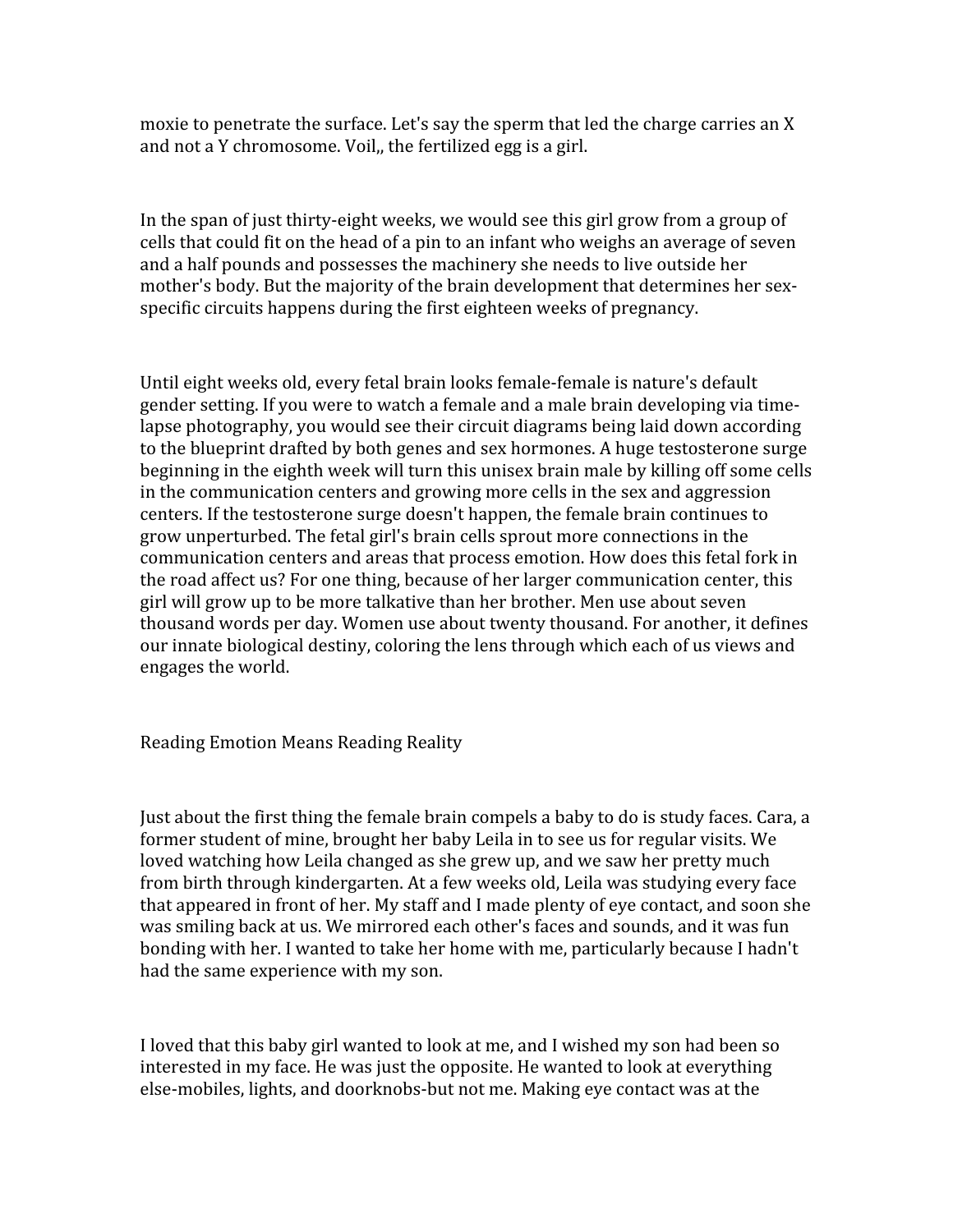bottom of his list of interesting things to do. I was taught in medical school that all babies
are
born
with
the
need
for
mutual
gazing
because
it
is
the
key
to
developing the mother-infant bond, and for months I thought something was terribly wrong with my son. They didn't know back then about the many sex-specific differences in the
brain.
All
babies
were
thought
to
be
hardwired
to
gaze
at
faces,
but
it
turns
out that theories of the earliest stages of child development were female-biased. Girls, not
boys,
come
out
wired
for
mutual
gazing.
Girls
do
not
experience
the
testosterone surge
in
utero
that
shrinks
the
centers
for
communication,
observation,
and processing
of
emotion,
so
their
potential
to
develop
skills
in
these
areas
are
better
at birth than boys'. Over the first three months of life, a baby girl's skills in eye contact and mutual facial gazing will increase by over 400 percent, whereas facial gazing skills in a boy during this time will not increase at all.

Baby
girls
are
born
interested
in
emotional
expression.
They
take
meaning
about themselves
from
a
look,
a
touch,
every
reaction
from
the
people
they
come
into contact
with.
From
these
cues
they
discover
whether
they
are
worthy,
lovable,
or annoying. But take away the signposts that an expressive face provides and you've taken away the female brain's main touchstone for reality. Watch a little girl as she approaches
a
mime.
She'll
try
with
everything
she
has
to
elicit
an
expression.
Little girls
do
not
tolerate
flat
faces.
They
interpret
an
emotionless
face
that's
turned toward them as a signal they are not doing something right. Like dogs chasing Frisbees, little girls will go after the face until they get a response. The girls will think that if they do it just right, they'll get the reaction they expect. It's the same kind of instinct that keeps a grown woman going after a narcissistic or otherwise emotionally
unavailable
man‐"if
I
just
do
it
right,
he'll
love
me."
You
can
imagine, then, the negative impact on a little girl's developing sense of self of the unresponsive,
flat
face
of
a
depressed
mother‐or
even
one
that's
had
too
many
Botox injections. The lack of facial expression is very confusing to a girl, and she may come to believe, because she can't get the expected reaction to a plea for attention or a gesture
of
affection,
that
her
mother
doesn't
really
like
her.
She
will
eventually
turn her
efforts
to
faces
that
are
more
responsive.

Anyone who has raised boys and girls or watched them grow up can see that they develop differently, especially that baby girls will connect emotionally in ways that baby
boys
don't.
But
psychoanalytic
theory
misrepresented
this
sex
difference
and made
the
assumption
that
greater
facial
gazing
and
the
impulse
to
connect
meant that
girls
were
more
"needy"
of
symbiosis
with
their
mothers.
The
greater
facial gazing doesn't indicate a need; it indicates an innate skill in observation. It's a skill that comes with a brain that is more mature at birth than a boy's brain and develops faster, by one to two years.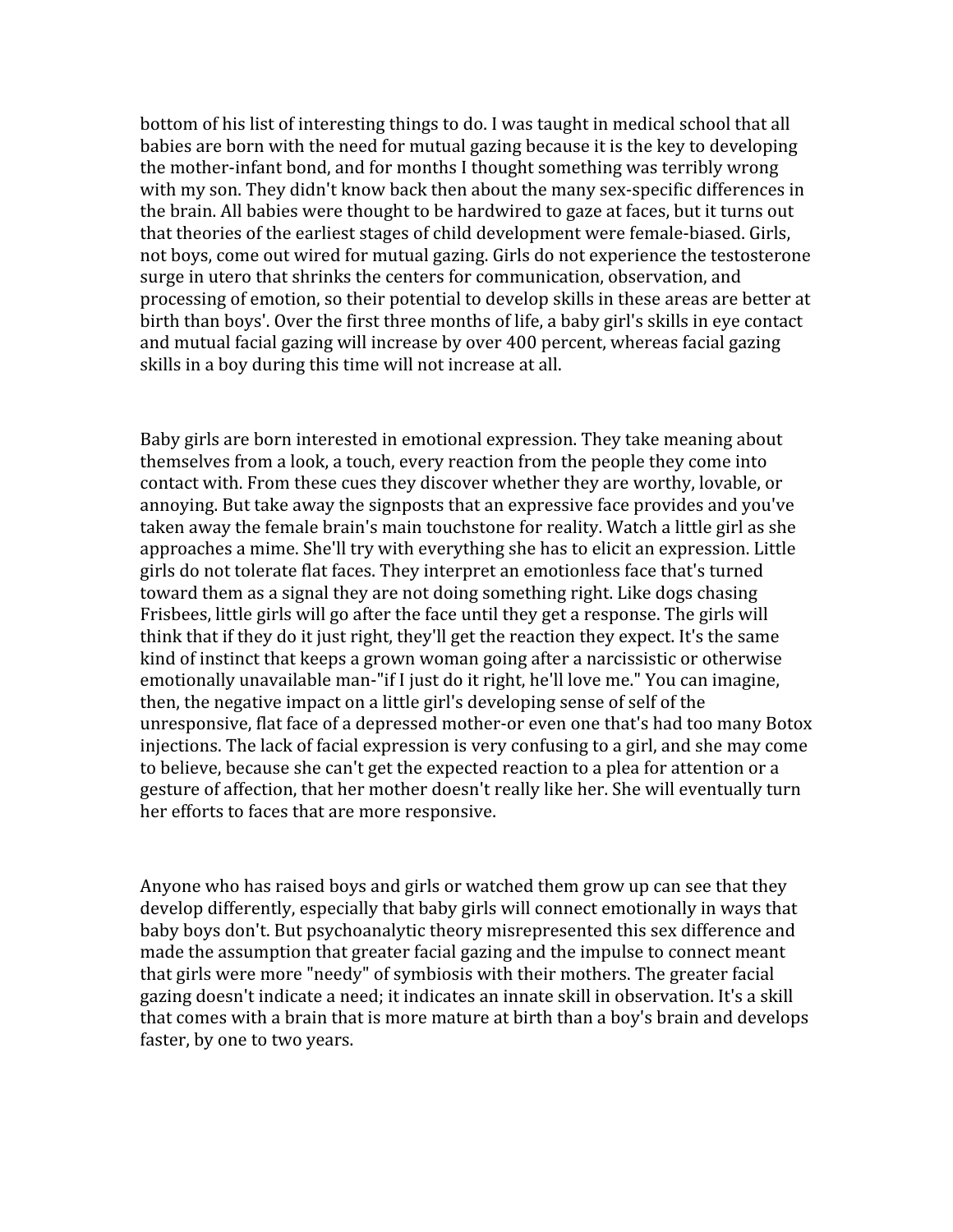Girls' well-developed brain circuits for gathering meaning from faces and tone of voice
also
push
them
to
comprehend
the
social
approval
of
others
very
early.
Cara was surprised that she was able to take Leila out into public. "It's amazing. We can sit at a restaurant, and Leila knows, at eighteen months, that if I raise my hand she should stop reaching for my glass of wine. And I noticed that if her dad and I are arguing,
she'll
eat
with
her
fingers
until
one
of
us
looks
over
at
her.
Then
she'll
go back
to
struggling
with
a
fork."

These
brief
interactions
show
Leila
picking
up
cues
from
her
parents'
faces
that
her cousin
Joseph
likely
wouldn't
have
looked
for.
A
University
of
Texas
study
of
twelve‐ month-old girls and boys showed the difference in desire and ability to observe. In this
case,
the
child
and
mother
were
brought
into
a
room,
left
alone
together,
and instructed not to touch an object. The mother stood off to the side. Every move, glance,
and
utterance
was
videotaped.
Very
few
of
the
girls
touched
the
forbidden object,
even
though
their
mothers
never
explicitly
told
them
not
to.
The
girls
looked back
at
their
mothers'
faces
ten
to
twenty
times
more
than
did
the
boys,
checking
for signs of approval or disapproval. The boys, by contrast, moved around the room and rarely
glanced
at
their
mothers'
faces.
They
frequently
touched
the
forbidden
object, even though their mothers shouted, "No!" The one-year-old boys, driven by their testosterone‐formed
male
brains,
are
compelled
to
investigate
their
environment, even
those
elements
of
it
they
are
forbidden
to
touch.

Because
their
brains
did
not
undergo
a
testosterone
marination
in
utero
and
their communication
and
emotion
centers
were
left
intact,
girls
also
arrive
in
the
world better at reading faces and hearing human vocal tones. Just as bats can hear sounds that
even
cats
and
dogs
cannot,
girls
can
hear
a
broader
range
of
sound
frequency and
tones
in
the
human
voice
than
can
boys.
Even
as
an
infant,
all
a
girl
needs
to hear is a slight tightening in her mother's voice to know she should not be opening the
drawer
with
the
fancy
wrapping
paper
in
it.
But
you
will
have
to
restrain
the
boy physically
to
keep
him
from
destroying
next
Christmas's
packages.
It's
not
that
he's ignoring
his
mother.
He
physically
cannot
hear
the
same
tone
of
warning.

A girl is also astute at reading from facial expression whether or not she's being listened
to.
At
eighteen
months,
Leila
could
not
be
kept
quiet.
We
couldn't understand anything she was trying to tell us, but she waddled up to each person in the
office
and
unloosed
a
stream
of
words
that
seemed
very
important
to
her.
She tested for agreement in each of us. If we appeared even the tiniest bit disinterested, or
broke
eye
contact
for
a
second,
she
put
her
hands
on
her
hips,
stomped
her
foot,